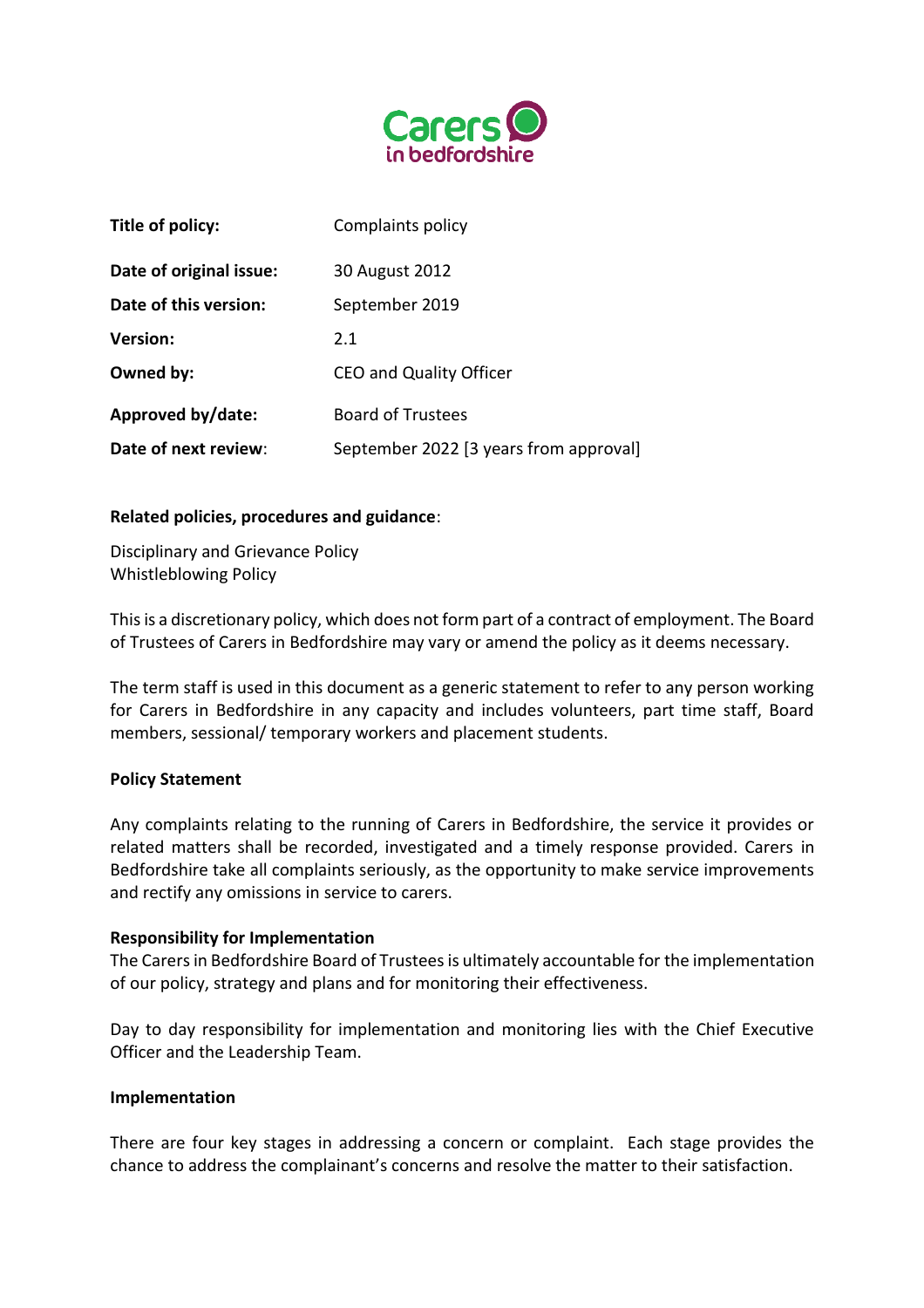# **Step 1: Addressing the issue immediately**

Determine whether the complaint is in fact about a Carers in Bedfordshire service. If not, the complaint should be referred to the appropriate body. The complaint and response should be recorded.

If it is reasonable, attempt to address and resolve the complaint immediately.

# **Steps 2 and 3: Investigating and responding to a written complaint**

All written complaints should be forwarded to the Quality Officer or the Chief Executive Officer who will determine whether the complaint is in fact the responsibility of CiB and then acknowledge the complaint in writing within two working days. If the complaint is found to be not the responsibility of CiB then CiB will still support the complainant to find the correct avenue if possible.

If the complaint is found to be the responsibility of CiB, an investigation will be undertaken and full written response from the Quality Officer or The Chief Executive Officer will be provided within 20 working days. If a response is not possible within 20 working days, the complainant will be informed of progress and the reason for the delay.

## **Step 4: If the complainant is not satisfied with the outcome and the written response**

The situation will be referred to The Board of Directors of Carers in Bedfordshire, where further attempts will be made to resolve the situation to the complainant's satisfaction.

All complaints and enquiries made to Carers in Bedfordshire (and their outcomes, solutions), whether dealt with verbally or by letter, will be recorded and kept on file for a minimum of ten years.

The four steps are summarised below: